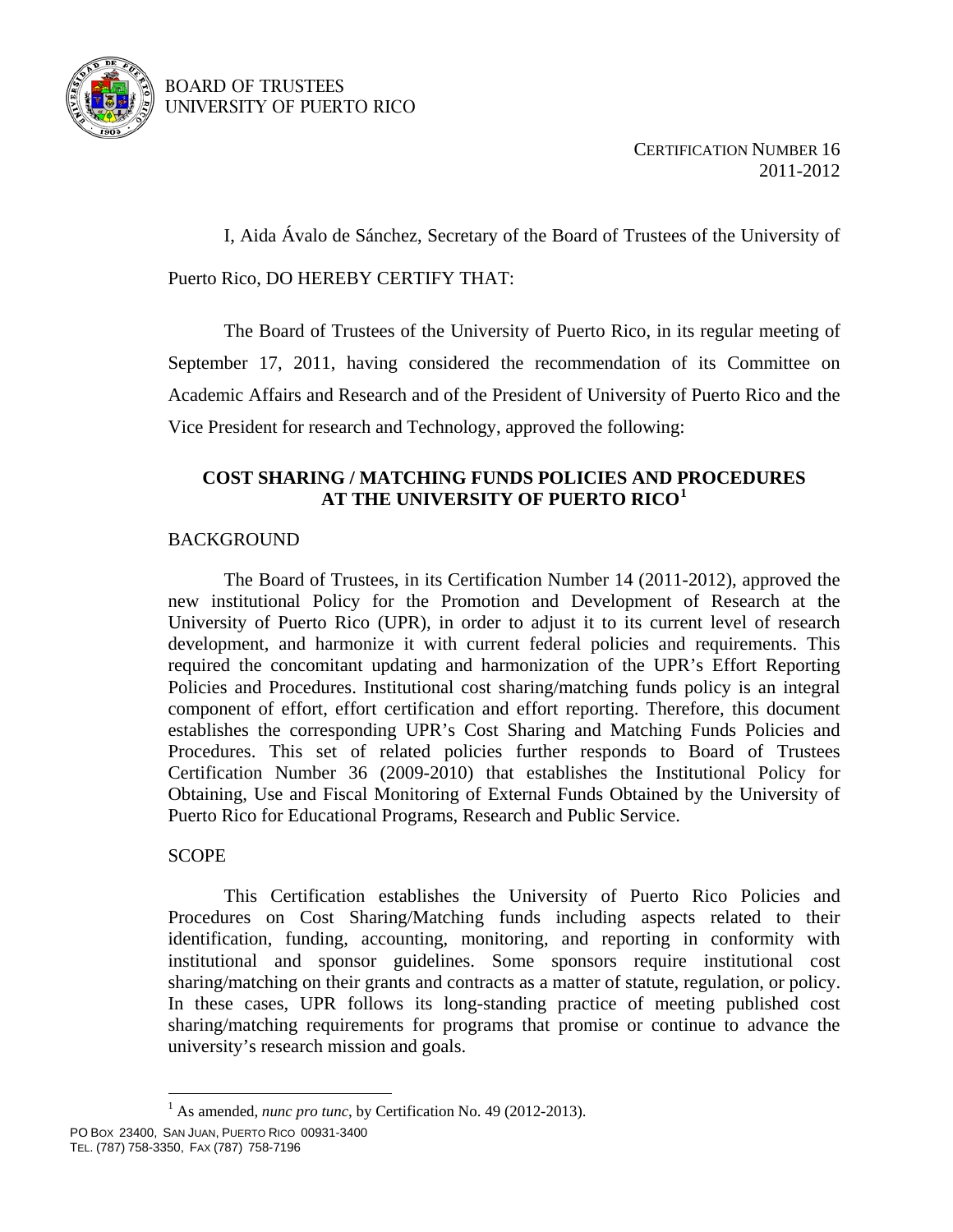

"Matching funds" is essentially synonymous with cost sharing, since both occurs when a portion of the total costs of a sponsored project are assumed by the university, not the sponsor. Cost sharing/matching requirements may be in the form of an actual cash expenditure of funds, or may be an "in-kind" match, which is the value of non-cash contributions to the project (for example, a faculty or personnel percent effort commitment to a sponsored project/program). The University is said to have committed itself to cost sharing, when in the proposal's budget or text body of the award it pledges and/or agrees to assume a portion of the total costs of a sponsored project. The University incurs in a contractual obligation to share in the costs of a sponsored project when Cost Sharing/Marching Funds are committed. Committed cost sharing/matching funds may be mandatory or voluntary. The university may commit:

- *Mandatory cost sharing/matching* funds as a pre-condition of the sponsor to approve an award; and,
- *Voluntary cost sharing/matching* funds on a voluntary basis without the sponsor's requirement as a condition to grant an award.

In addition, the University incurs in *Uncommitted voluntary cost sharing/matching* when on a voluntary basis there are costs/funds associated with a project not being funded by the sponsor, yet no commitment of the university has been indicated for these costs in the body of the proposal, the proposal's budget or in any other communication to the sponsor.

Committed cost sharing/matching institutional funds become an integral part of a sponsored project/program once awarded, and hence are subject to institutional and sponsor rules, regulations and audits. Indeed, the proper documentation of cost sharing/matching funds is one of the major targets of audits, and major reason for cost disallowances and penalties from sponsoring agencies. The latter underscores the need for the harmonization and updating of the university policies and guidelines with those of sponsors, i.e. NSF which has recently revised and changed its dispositions with respect to voluntary committed cost sharing/matching funds. In addition, the policies and procedures contained herein pursue establishing and updating the University of Puerto Rico terms and conditions for the commitment of institutional cost sharing/matching funds. These institutional revisions shall permit continuity and strategic expansion of the UPR's long-standing tradition of meeting cost sharing/matching requirements for a series of valuable scientific programs from sponsoring agencies, such as NSF, NIH, NASA, among others.

## PURPOSE

The purposes of this document are:

1. To provide guidelines to UPR faculty personnel, when requesting cost sharing/matching funds, regarding the circumstances in which these are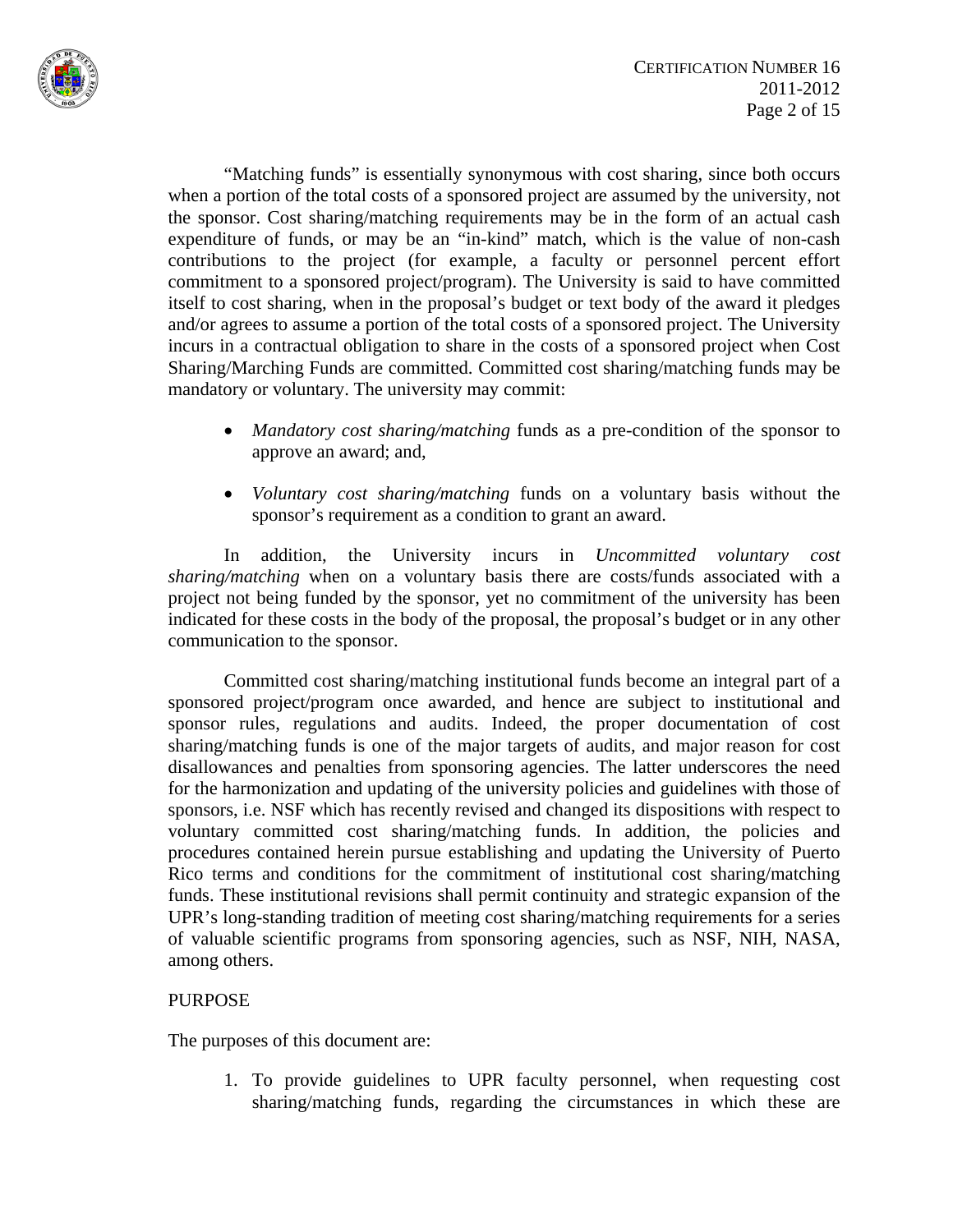

permitted by the UPR, including what kind of costs, services, expenditures, or assets may be cost shared.

- 2. To provide guidelines to the UPR communities regarding the contractual, financial, and administrative responsibilities that result from the commitment to cost share/matching funds.
- 3. To establish policy and procedures for the identification, funding, monitoring, accounting, and reporting of University cost sharing/matching funds, and assure compliance with all applicable University and sponsor cost sharing/matching funds requirements.

# POLICIES

1. **As a general rule, the University of Puerto Rico should not incur in cost sharing/matching funds commitments unless mandated by the sponsoring agency***.* 

In sponsored awards, the UPR expects to receive full reimbursement for expenses, both direct and indirect (F&A) costs. It must be clear to all university faculty and personnel that every dollar of cost sharing/matching funds results in UPR forfeiting not only the recovery of the direct costs, but also the recovery of the associated F&A costs. In doing so, UPR agrees to commit amounts in its research base for which no direct cost reimbursement is received and it decreases the federally negotiated F&A rate. This can negatively impact the UPR's ability to support and further develop its research enterprise.

- **2. UPR will assume a voluntary cost sharing commitment in sponsored programs/projects ONLY under the following conditions:** 
	- **a. The sponsor permits it or this type of commitment is encouraged due to the highly competitive nature of the award(s);**
	- **b. The Principal Investigator/Project Director (hereinafter referred to as "PI/PD") has justified the university's commitment due to the exceptional/extraordinary properties of the award to advance the UPR's research mission and goals;**
	- **c. The costs committed are allowable according to sponsor and institutional regulations;**
	- **d. Voluntary cost sharing/matching funds are in accordance with priority criteria established under this policy (see Policies 5, 6 and 7);**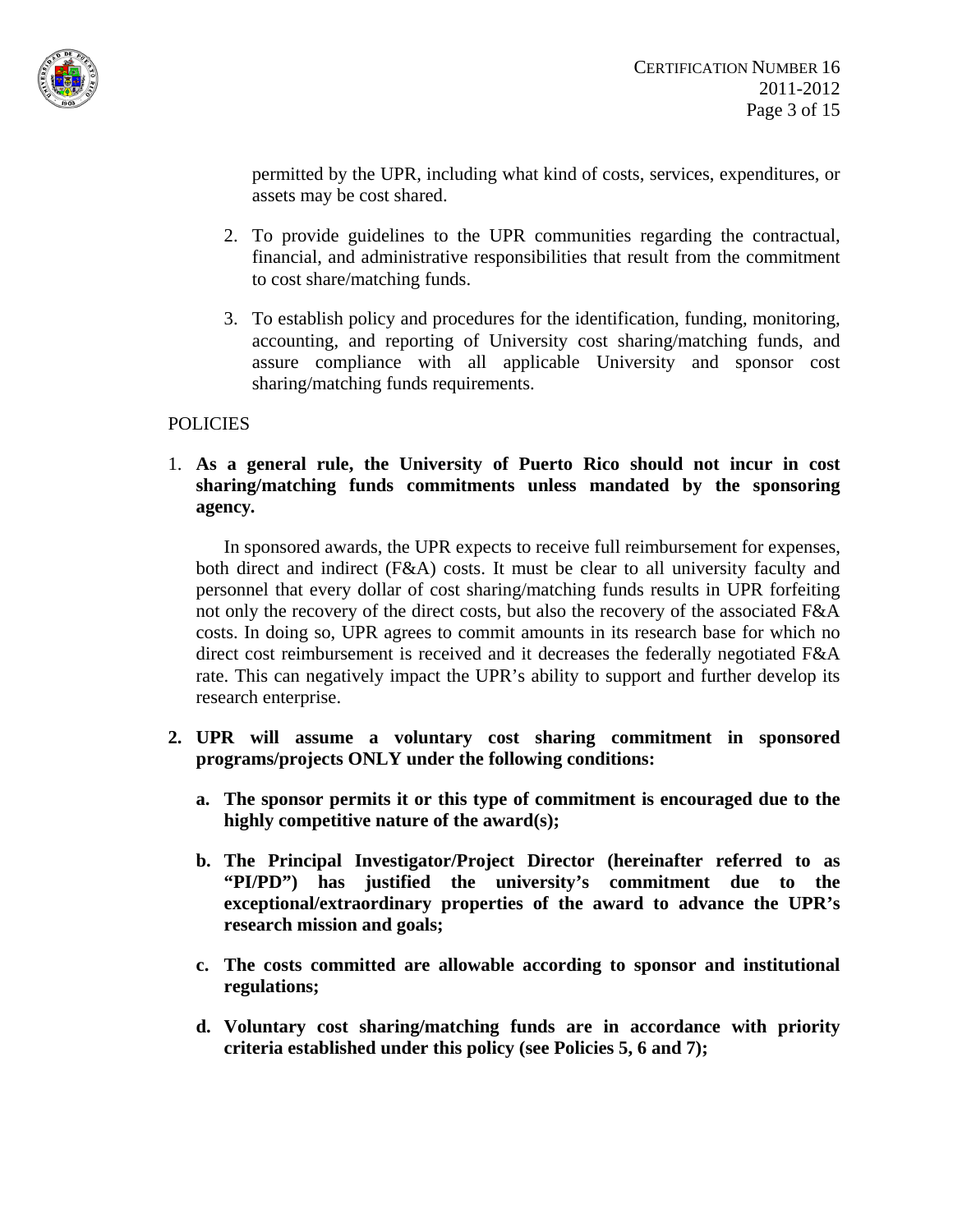

- **e. The funds have been adequately identified at the PI/PD's department, campus levels, and/or the Central Administration's Budget Office (hereinafter also referred to as "U.P.R. BO"); and**
- **f. The proposal and its cost sharing/matching commitments are fully endorsed by the PI/PD's department, deanship, chancellor, Vice President for Research and Technology, Central Administration's Budget Office, and the President (see Proposal Transmittal and Approval Form, and the Cost Share/Matching Funds Petition Form).**

 In the case of NSF, cost sharing/matching funds requirement have been revised and inclusion of voluntary committed cost sharing is prohibited, and mandatory cost sharing will only be required when explicitly authorized by the NSF (see NSF's *Proposal & Award Policies & Procedures Guide*, effective January 18, 2011; NSF 11-1; OMB Control Number: 3145-0058*)*.

- **3. UPR will assume mandatory cost sharing commitment in sponsored programs/projects that:**
	- **a. Require it as a pre-condition to grant an award;**
	- **b. Advance the UPR's research mission and goals;**
	- **c. Costs committed are allowable according to sponsor and institutional regulations;**
	- **d. The funds have been adequately identified at the PI/PD's department, campus levels, and the Central Administration's Budget Office; and**
	- **e. The proposal and its cost sharing/matching commitments are fully endorsed by the PI/PD's department, deanship, chancellor, Vice President for Research and Technology, Central Administration's Budget Office, and the President (see Proposal Transmittal and Approval Form and the Cost Share/Matching Funds Petition Form).**

 When matching funds are completely provided by a campus/unit, it will only be required to provide the corresponding evidence to the University of Puerto Rico Vice President Research & Technology (hereinafter also referred to as "VPRT"). It must also be underscored, that when mandatory cost sharing is included and accepted by sponsors, the commitment of funds becomes legally binding and is subject to audit. Failure to provide the level of cost sharing required by the sponsor solicitation and reflected in the approved budget may result in termination of the award, disallowance of award costs and/or refund of award funds to the sponsor by the University.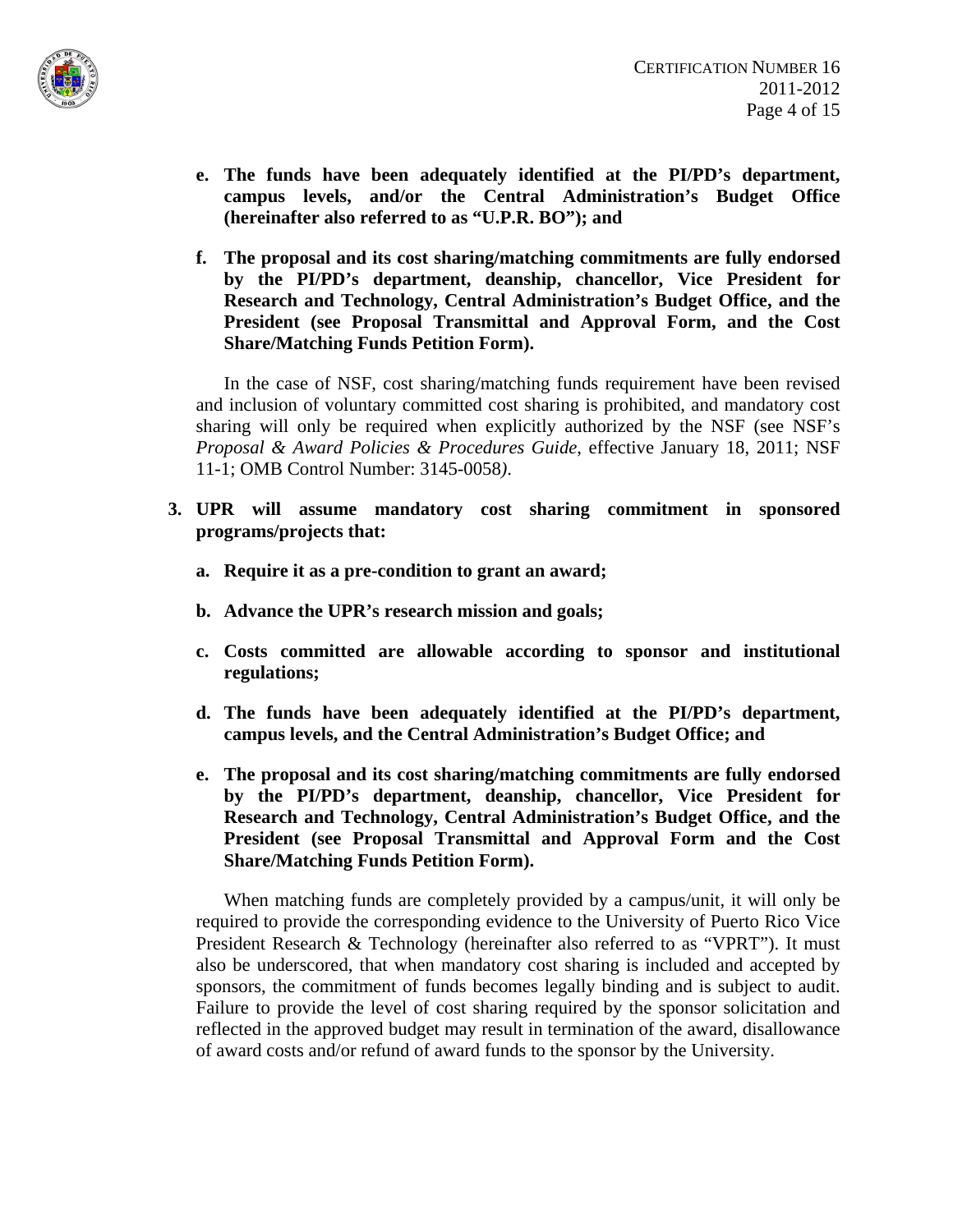

**4. In mandatory cost sharing/matching funds commitments, the committed costs/funds must be provided to the extent needed to fulfill the sponsor's requirements.** 

 When cost sharing/matching funds are required (mandatory), the level of cost sharing provided must meet sponsors' expectations, but not exceed these. The level of cost sharing/matching funds committed must be provided by the university, even after the actual effort and other costs required to accomplish the goals of a sponsored project differ from what was proposed and awarded, if required by the sponsor. The total costs could decrease due to changes in programmatic needs. Consultation with the sponsor is essential to determine if the reduction can be applied to both sponsor and university contributions on a pro rata basis, and hence seek approval for such reduction. If such were not the case, the sponsor's share may be reduced, yet the UPR entire cost sharing/matching funds commitment must be met. Consultation between the PI/PD, his/her research administrator, the campus/unit OSP (or Research and Development Center) directors, and the VPRT is advisable before the sponsor is contacted on this matter.

**5. Committed cost sharing/matching funds (voluntary or mandatory) are quantified contributions documented in the proposal narrative, budget and/or budget justification that legally bind the UPR and must be accounted, monitored and reported in compliance with sponsor and federal regulations, and cost accounting standards.** 

 It is therefore required that all cost shared/matching funds expenses be treated in a consistent and uniform manner in proposal preparation and in the financial accounting and reporting of these expenses to sponsors. In this context, The UPR's Cost Sharing/Matching Funds Policies and Procedures pursue compliance with 2 CFR Part 215 OMB Circular A-110: Requirements for cost sharing on federal awards to be acceptable. This implies that all contributions, including cash and third party in-kind shall be accepted as part of the recipient's cost sharing or matching when such contributions meet all of the following criteria:

- a. The costs are allowable under the applicable cost principles in accordance with 2CFR Part 220 OMB Circular A-21;
- b. The costs are verifiable from the recipients records;
- c. The costs are not included as contributions for any other federally-assisted project or program;
- d. The costs are necessary and reasonable for proper and efficient accomplishment of project objectives;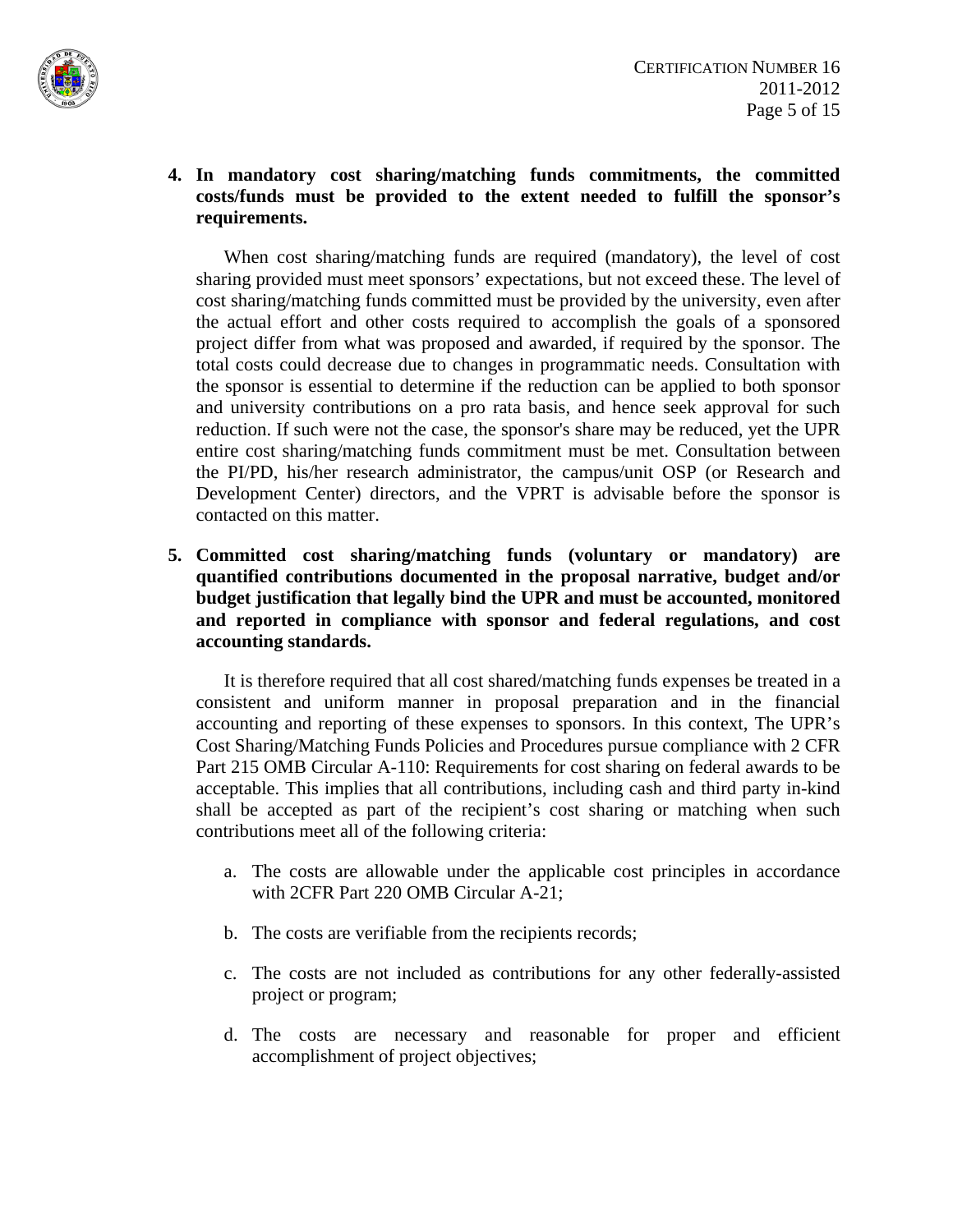

- e. The costs are not paid by the federal government under another award, except where authorized by federal statute to be used for cost sharing or matching; and
- f. The costs are provided in the approved budget when required by the federal awarding agency.

 Each campus/unit, as well as the UPR BO, is responsible for providing cost sharing/matching funds reports to sponsors and university authorities when required. In such reports, the university must appropriately document and account fulfillment with its cost sharing/matching funds commitment. Therefore, PI/PDs and their research administrators must ensure their corresponding final approved budget commitments have been generated and they have timely completed the institutionally mandated Annual Reports.

 All proposed, approved, monitored and reported costs/funds commitments must adequately address the allow ability and un-allowability criteria detailed below. In this context the responsible PI's and individuals must appropriately document all cost sharing/matching effort committed within the web based personnel Effort Reporting and Certification system. Accordingly, cost sharing/matching effort must be taken into account in the calculation of an individual's Total Professional Effort (TPE) (Effort Reporting Policies and Procedures at the UPR). At the time an award is made effort must not be committed more than the appointment allows for concurrent periods of time, and not exceed 100% of his/her TPE. In addition, significant decreases (25% or more for grants or an amount specified by the sponsor for contracts) in the effort by key personnel to a project require coordination with and/or advanced approval by a federal sponsor; non-federal sponsors may have similar requirements. This applies to changes in committed levels of effort to be cost shared on the project as well as to that which will, be charged directly to the project.

 Importantly**,** all federally funded research programs must have some level of committed faculty (or senior researcher) effort, paid or unpaid by the Federal Government. The exceptions to this requirement are training grants, dissertation support, limited purpose awards, e.g., travel grants, conference support, or when salary support is provided by another funding source such as career awards. In addition, all non-federally funded sponsored programs (including clinical trials) must have some level of committed faculty (or senior researcher) effort, paid or unpaid by the sponsor.

 The PI/PD, and his/her research administrator, and/or OSP/FO are responsible for maintaining records of all project related costs, and the records retained for the same period as the records for related sponsored project.

**6. The types of cost sharing/matching funds commitments considered as allowable must meet the following criteria/conditions.**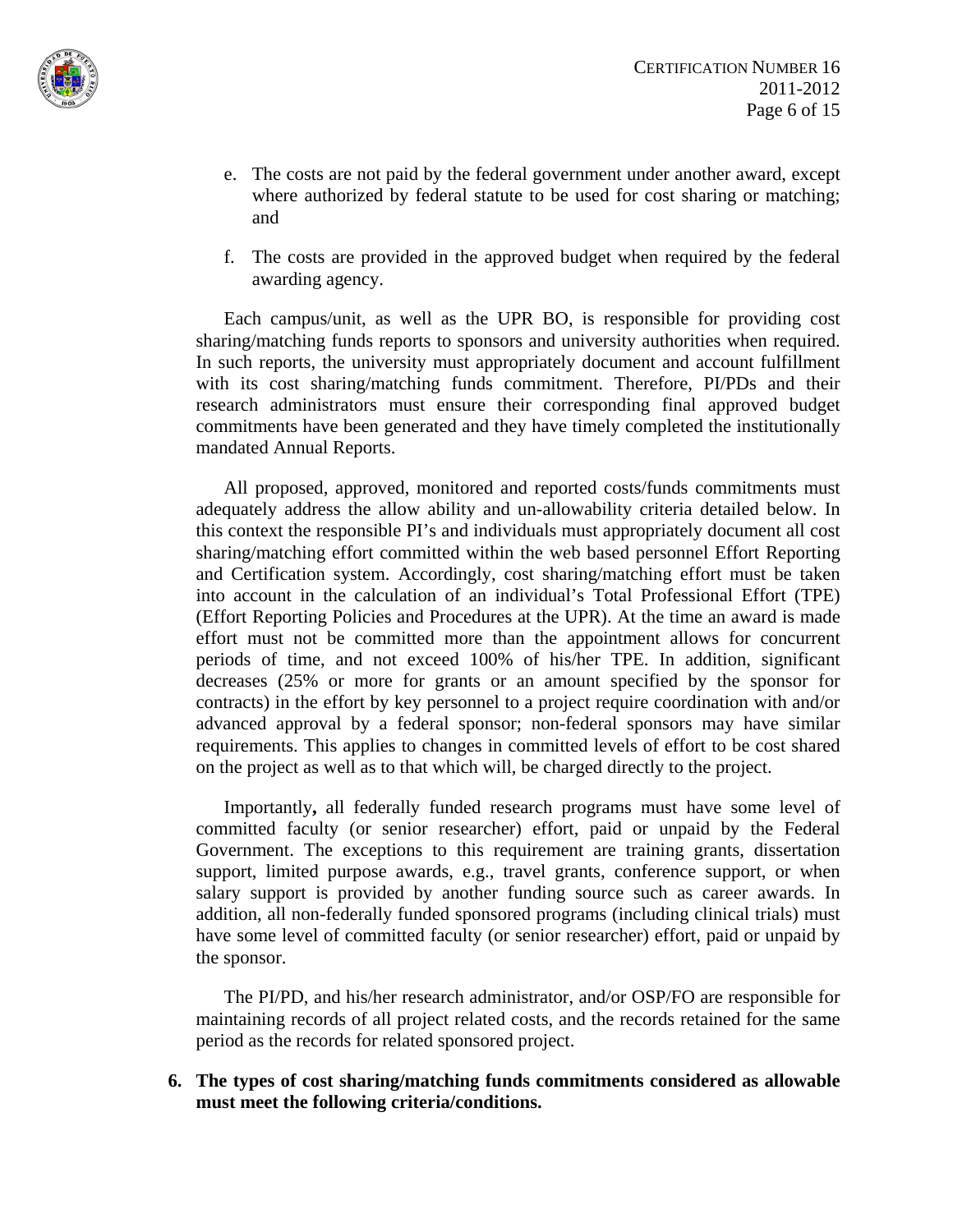

 Allowable costs shared or matching funds, in addition to being allowable and allocable under federal cost principles (2 CFR Part 220 OMB Circular A-21 and CFR Part 215 OMB Circular A-110) and the terms of the sponsored agreement, must meet the following conditions:

- a. Are necessary and directly related to meeting the project objectives;
- b. Represent costs incurred during the project period of performance;
- c. Must be verifiable from UPR's records; and
- d. For labor costs, documented and certifiable in the University's effort reporting and certification system.

 Typical allowable expenses include direct costs, such as salaries, fringe benefits, personnel (faculty, students, other key personnel) efforts (i.e. "% of effort" in NIH modular grant applications), travel expenses, laboratory supplies, equipment in instrumentation awards, and facilities and administrative costs (F&A) (i.e. unrecovered FA) given sponsor authorization. The University, responsible PI/PD and other personnel must appropriately document all cost sharing/matching effort committed within the personnel Effort Reporting and Certification requirements.

 In the case of equipment, it should not be offered as cost sharing unless the receipt of the award is contingent upon such cost sharing. Equipment and facilities availability may though be used to enhance the description of the institutional environment and facilities for the conduct of the proposed sponsored project/program. In the case of instrumentation awards, cost sharing/matching funds may typically constitute award pre-conditions or requirements. In such instances, purchase and acquisition must occur during the period of performance, and the portion of the instruments costs shared by the university appropriately charged directly to a cost sharing account in support of the award.

 In certain circumstances, with the sponsor's approval, cost sharing/matching funds may also take the form of Facilities & Administrative (F&A) costs ("indirect costs").

### 7. **The types of cost sharing/matching funds commitments that will be considered as unallowable (unless approved by the sponsor) must meet the following criteria/conditions:**

- a. Included as cost sharing for any other sponsored project.
- b. Payable by the same sponsoring agency under another award.
- c. Payable by a different sponsoring agency within the same governmental jurisdiction under another award (e.g., federal funds must not be used for cost sharing on another federal project).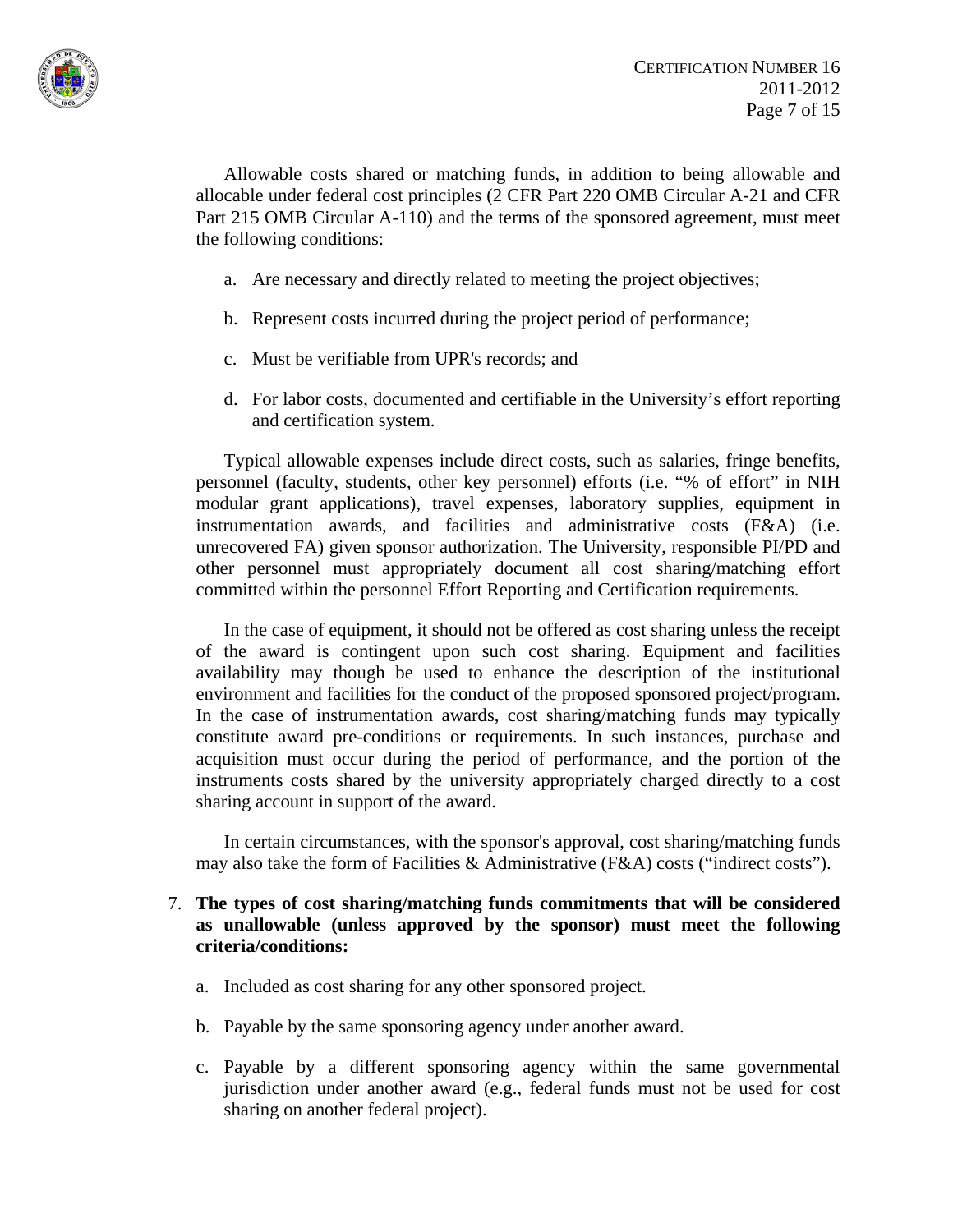

- d. Otherwise unfunded salary for the effort that is outside of the contractual appointment (e.g., unfunded summer months for faculty with nine-month academic appointments).
- e. Do not follow the criteria/conditions of allowable costs delineated above, i.e. unallowable costs as defined in Circular OMB A-21, Section J.
- f. Salary dollars above a regulatory cap, e.g., NIH.
- g. University facilities such as laboratory space and facilities. Yet, PI's can enhance their institutional environment description by explicitly stating the set of facilities "available for the performance of the sponsored agreement at no direct cost to the project".
- h. Depreciation on federally funded equipment.
- i. Overdrafts may not be considered cost sharing for purposes of fulfilling a cost sharing commitment because overdrafts are considered unallowable under Circular OMB A-21 (2CFR Part 220).
- **8. When committing voluntary cost sharing/matching funds the UPR seeks to incur in expenditures that further enhance institutional research support and development activities. THEREFORE, University authorized expenditures in this modality of commitment must be allowable under sponsor terms, and will ONLY is authorized with this rank order of University priorities:** 
	- a. *First priority expenditures***:** materials and supplies, minor equipment, travel to scientific meetings only when findings will be presented, seminars and workshops (technical and writing), minor alterations and renovations, organization and conduct of mini symposia, support for infrastructure and personnel of universitywide sponsored research and development offices, subcontracting of grant editors, scientific reviewers, manuscript editors, and *In-kind* time-effort commitments of faculty with full-time university administrative responsibilities.
	- b. *Second priority expenditures***:** visiting scientists, graduate and undergraduate student stipends, stipends for post-doctoral fellows, internships for collaborative efforts and/or advanced technology training and education, support of institutional research compliance, reasonable and justifiable time-effort commitments for scientists or coordinators of specific scientific projects or core facilities.
	- c. *Third priority expenditures*: major alterations and renovations, and a limit of 25% or less time and effort commitment of faculty, inclusive of those with part-time university administrative responsibilities, as long as charges are estimated as required using the individual's IBS.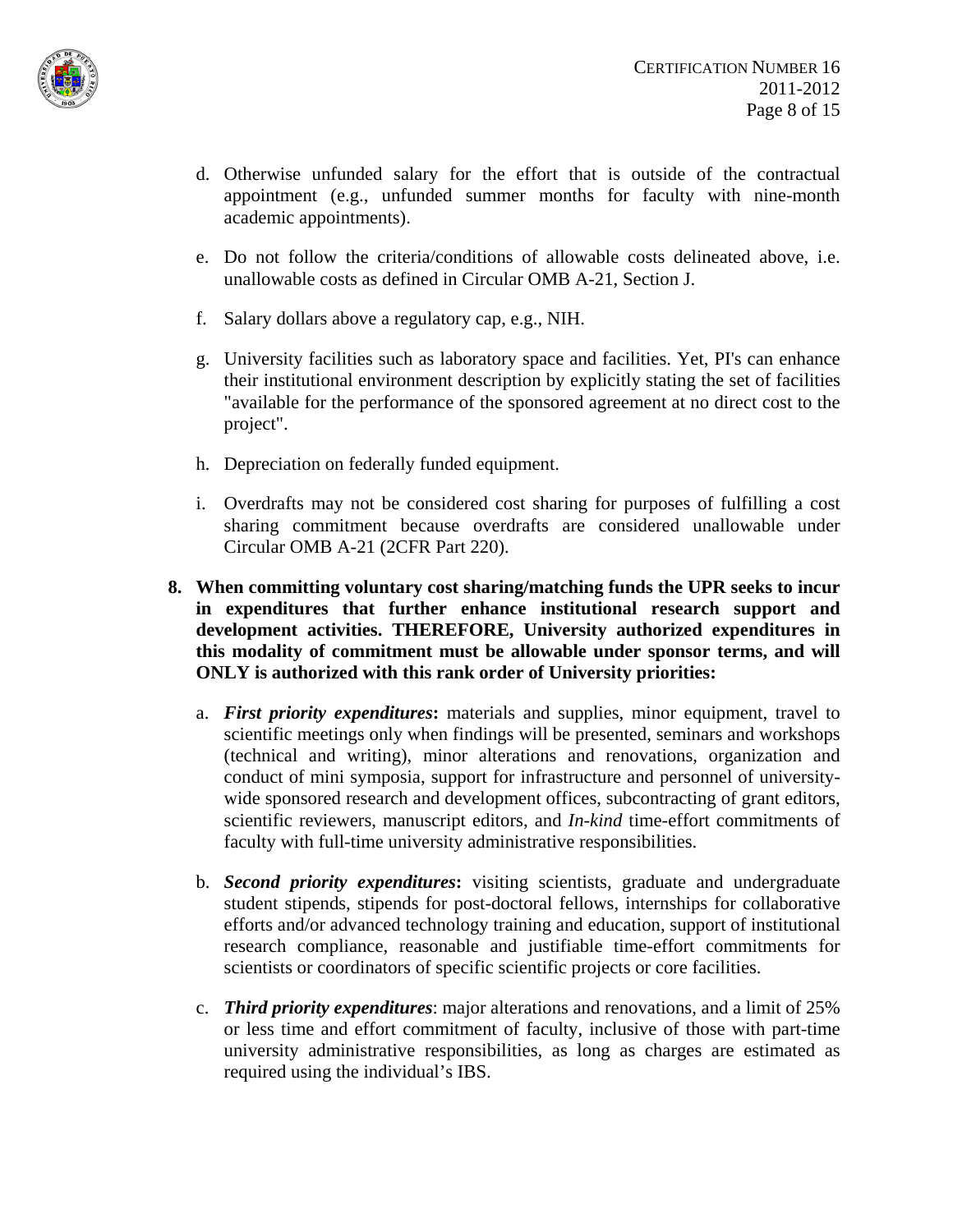

- **9. The University will not authorize nor support with institutional cost sharing/matching funds additional salary compensations or salary charges based work overload estimates (those exceeding the faculty's 100% TPE).**
- **10. Any re-budgeting that exceeds 25% of the institutionally-approved cost sharing/marching funds must abide by the above priorities, and receive prior approval from the Vice President for Research and Technology.**
- **11. In the cases of uncommitted voluntary cost sharing/matching funds, no commitment of the university is indicated in the body of the proposal, the proposal's budget or in any other communication to the sponsor, for costs/funds associated with a project that are not being funded by the sponsor.**

 Examples of **uncommitted voluntary cost sharing/matching funds** are: donated (*in-kind*) Faculty effort over and above that which is committed and budgeted for in a sponsored agreement, or academic year effort on a project for which only summer salary was proposed, if as stated in the policy, such effort were not indicated on the budget page, the body of the proposal or any other communication with the sponsor.

**12. In cases of uncommitted voluntary cost sharing/matching funds, effort devoted to a project over and above the effort charged to the project, (or formally cost shared) need not be identified and reported if there is no reduction to other teaching or research and/or any other duties.** 

This should be taken into account in the faculty personnel Effort Report.

**13. Only proposals that follow the established Proposal Transmittal and Approval Form and the Cost Sharing/Matching Funds Petition Form will be considered for cost sharing/matching funds commitments.** 

 All PI/PDs requesting any form of cost sharing/matching fund commitment from the University must follow the established procedures for proposal submission and approval and petitioning of cost sharing/matching funds. If cost sharing/matching funds are being requested, it must be clearly indicated on the Proposal Transmittal and Approval Form. A separate Cost Sharing/Matching Funds Petition Form must also be completed detailing the proposed cost sharing budget, the sharing period of time, and list the institutional sources of funding for the cost shared/matching funds expenses.

**14. It is the responsibility of all PI/PDs that obtained any form of cost sharing/matching funds commitment from the university, to inform the VPRT on the outcome of the corresponding award, whether funded or not, since commitments will only be valid if the proposal receives external sponsor support, and will not be upheld for proposals that fail to receive funding.**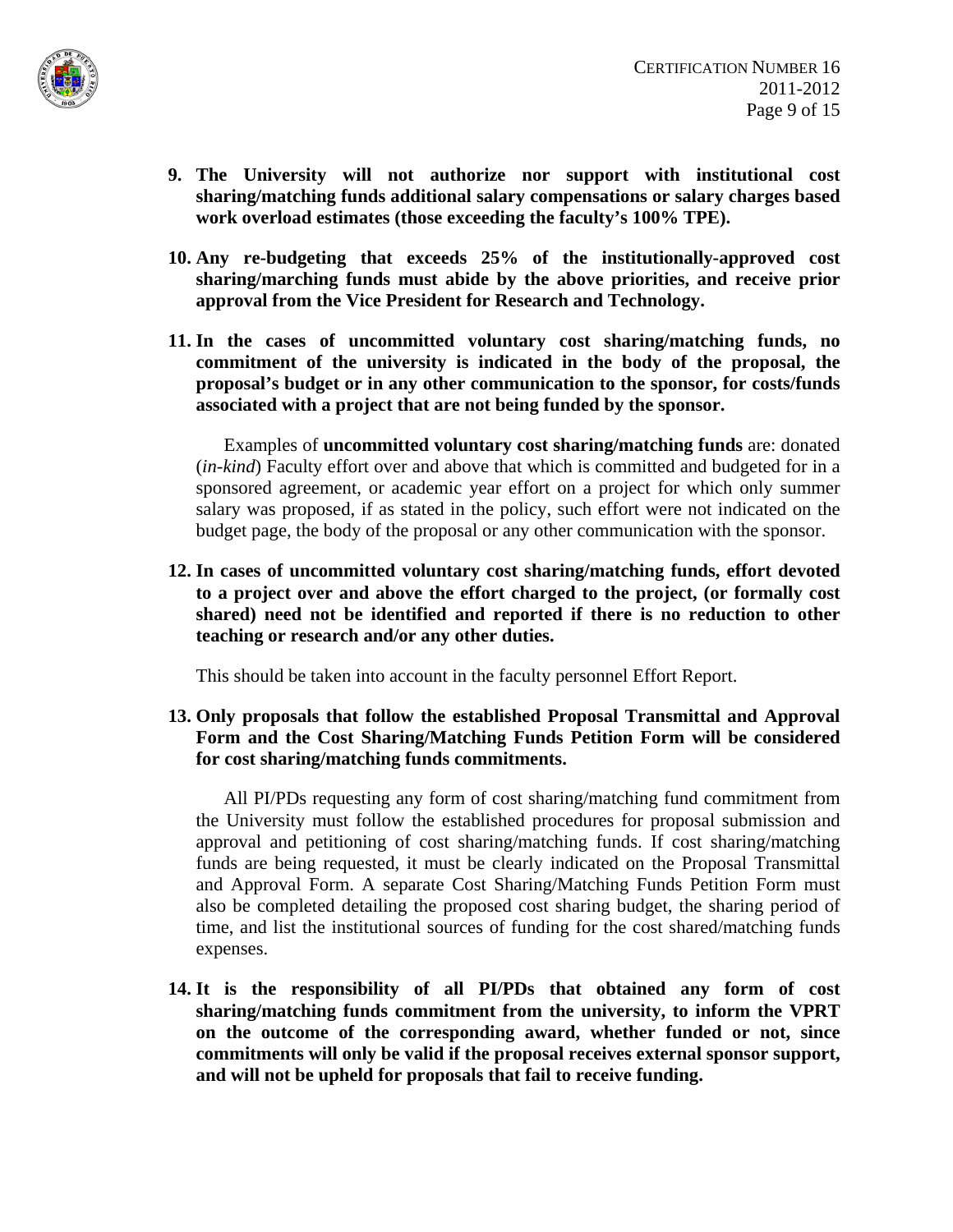

 In future petitions of cost sharing/matching funds commitments for a given project/program that was not approved by the sponsoring agency, the PI/PD's must reinitiate the due process for proposal submission and sharing/matching petition. In the new petition, they must assure the Office of the VPRT that the external sponsor's evaluation or review critiques have been appropriately addressed to improve the revised proposal application.

## **15. It is the responsibility of all PI/PDs that obtained any form of cost sharing/matching funds commitment from the university to timely complete and submit an Annual Report to the VPRT and the U.P.R. BO.**

 The Annual Report must include detailed information pertinent to the approved cost sharing/matching funds. The information must include the following:

- a. Project title
- b. Project period
- c. Evidence of approved budget in detail
- d. Actual expenses incurred during the period and for the upcoming year.
- e. Justification of any re-budgeting made to the approved amounts, with corresponding authorizations
- f. Specific time/effort commitments shared
- g. Accomplishments (publications, patents, students impacted, presentations, recognitions and awards, among others), or copy the progress report submitted to the sponsor agency for the corresponding project period.
- **16. Administrative and/or disciplinary actions in accordance with University disciplinary procedures may be imposed, due to failure to follow the provisions of this Annual Report, to the PI/PD, research unit, campus or projects/programs, responsible for the violation(s). Specifically:** 
	- **a. If Annual Reports are not completed and returned in a timely manner, in consultation with the VPRT, there may be the need to suspend committed funds authorizations, until Annual Reports are up to date and properly completed and certified.**
	- **b. Certification of Annual Reports that are known to be materially inaccurate may expose the individual(s) who completed the reports to disciplinary action.**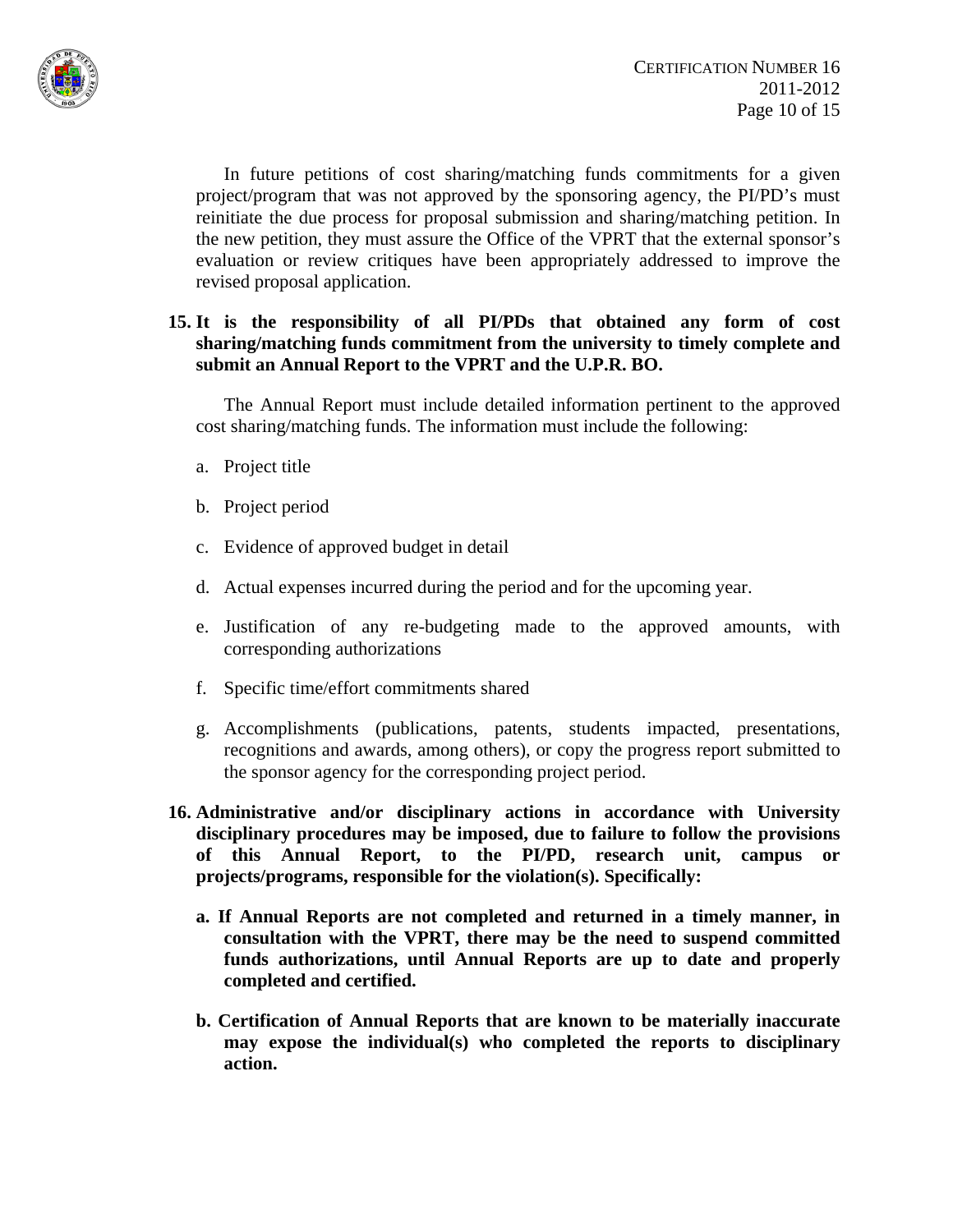

 All faculty and University personnel must read and consider additional UPR policies relevant to the cost sharing on the UPR Handbook of Sponsored Policies and Procedures and the website of the of the Vice Presidency Research and Technology.

### GUIDELINES AND PROCEDURES

The office of the VPRT has the responsibility of evaluating proposals for sponsored projects/programs that have filed a Cost Sharing/Matching Funds Petition Form (see Appendix 1). The office of the VPRT in its evaluation process ensures that all University policies and procedures related to Cost sharing/matching funds commitments are appropriately considered by the PI/PD. This evaluation is performed with the collaboration of other University officials outside the VPRT. Each proposal must be timely submitted to the VPRT to provide sufficient time (in lieu of the internal routing at the Central Administration level) for its scientific/technical merit evaluation, ensure compliance with all pertinent university and sponsor policies and procedures, identification and allocation of the requested funds, and its final endorsement prior to the sponsor deadline. The specific procedures are:

#### SUBMISSION AND APPROVAL OF COST SHARING/MATCHING FUNDS

- 1. As indicated in the **Cost Sharing/Matching Funds Petition Form**, each proposal or request for matching funds needs to be submitted to the VPRT with the endorsement of the corresponding campus Chancellor and the details of the institutional commitments it requires, as applicable. In addition, the proposal must be routed 2 weeks prior to its deadline with the sponsoring agency. No other office at Central Administration will accept these kinds of documents for processing.
- 2. Each **Cost Sharing/Matching Funds Petition Form** must be accompanied by an electronic copy (preferably as a PDF file) of the original proposal at the time of submission to the VPRT. The copy submitted to the VPRT must be identical or very similar to the final version to be submitted to the funding agency. Likewise, any written communication to be included in the proposal and to be signed by the President must be provided in electronic format.
- 3. The VPRT will evaluate according to the policies established herein the request for cost sharing/matching funds for its endorsement. If all applicable university criteria established under the aforementioned policies are fulfilled, the VPRT will refer it to the U.P.R. BO for identification of the funds requested. If funds are identified, it will receive the endorsement of the VPRT. The VPRT will prepare the necessary documentation for processing and will submit the endorsed proposal to the Office of the President.
- 4. The various documents will be sent for review, approval and signature of the President. The Proposal PI (requestor/petitioner) will be notified of the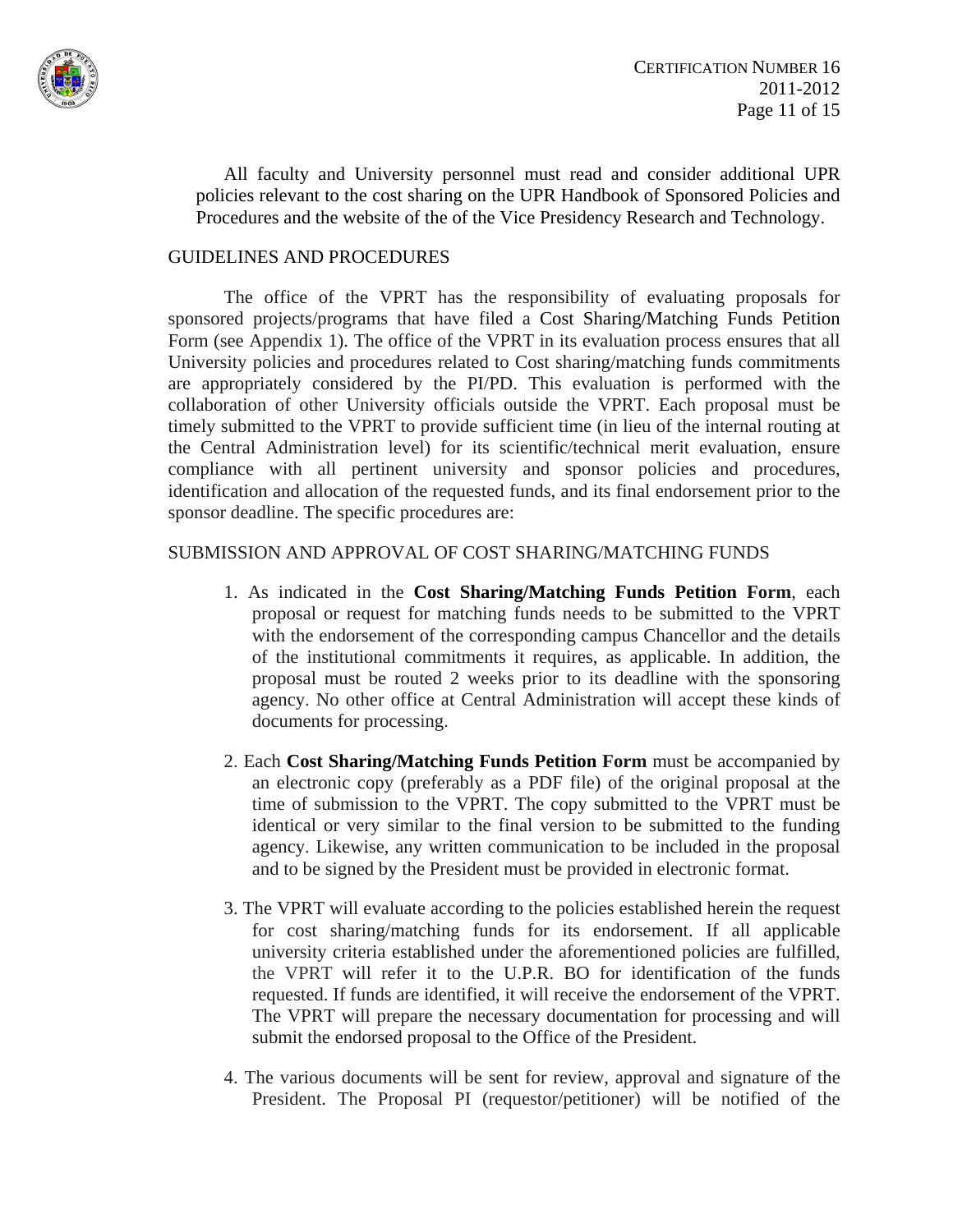

assignment of matching funds and/or the corresponding endorsement, as appropriate. Once the process is *finalized, copies need to be forwarded to the Vice Presidency for Research and Technology.* 

### ACCOUNTING/MONITORING OF COST SHARING/MATCHING FUNDS

- 1. It is the responsibility of the PI/PD, its research administrator, and campus or unit corresponding Sponsored Projects Administration to maintain appropriate documentation and establish monitoring activities to ensure continuous compliance with University and sponsor requirements.
- 2. The PI/PD, its research administrator, and campus/unit corresponding Sponsored Projects Administration must be responsive to all University and sponsor audits.

### COST SHARING/MATCHING FUNDS ANNUAL REPORT

- 1. The Annual Report on cost sharing/matching funds committed by the University must be completed and submitted by the PI/PD to the Vice President for Research and Technology and the Office of Budget, within 60 days after the end of a corresponding project period. The Annual Report must include detailed information pertinent to the approved cost sharing/matching funds, such as:
	- a. Project title.
	- b. Project period.
	- c. Evidence of approved budget in detail.
	- d. Actual expenses incurred during the period and for the upcoming year.
	- e. Justification of any re-budgeting made to the approved amounts, with corresponding authorizations.
	- f. Specific time/effort commitments shared.
	- g. Accomplishments (publications, patents, students impacted, presentations, recognitions and awards, among others), or copy the progress report submitted to the sponsor agency for the corresponding project period.

 The President of the University of Puerto Rico, or the person in whom he/she delegates, will issue the necessary guidelines, norms and procedures, or will amend the existing ones to implement what is established in this Policy; provided, however, that the Chancellors of the institutional campus/units can issue administrative dispositions to implement in their units what is provided in this Policy, as long as these do not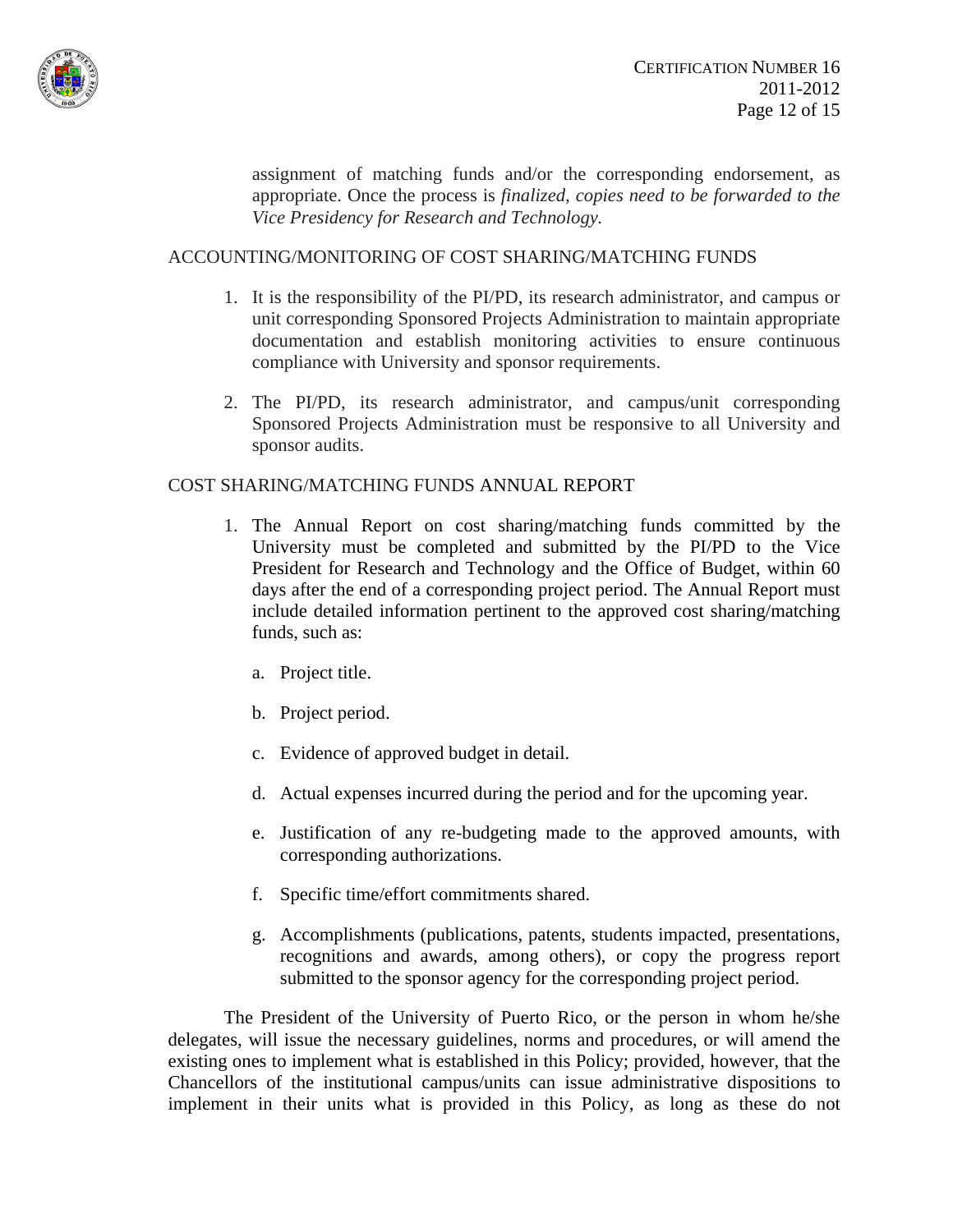

contravene nor the provisions nor the established guidelines, normative dispositions or procedures issued by the President of the University. Yet, the latter administrative dispositions shall be consulted and receive the corresponding clearance from the Vice President for Research and Technology.

#### INTERPRETATION

 The President of the University of Puerto Rico shall settle any controversy, question, or clarification regarding these regulations or situations not foreseen by them.

#### **AMENDMENTS**

 These regulations may be amended by the Board of Trustees, *motu proprio*, or upon the recommendation of the President of the University of Puerto Rico.

### EFFECTIVE DATE

 These regulations shall become effective immediately after their approval. From that date on, any policy, regulation, rule or guideline to be contrary, inconsistent or contrary to this Policy or its purposes shall be without effect.

IN WITNESS WHEREOF, I have issued this Certificate and affixed the Seal of

the University of Puerto Rico, in San Juan, Puerto Rico, this 19th day of September 2011.



Gida Analo de Sinckez

**Secretary**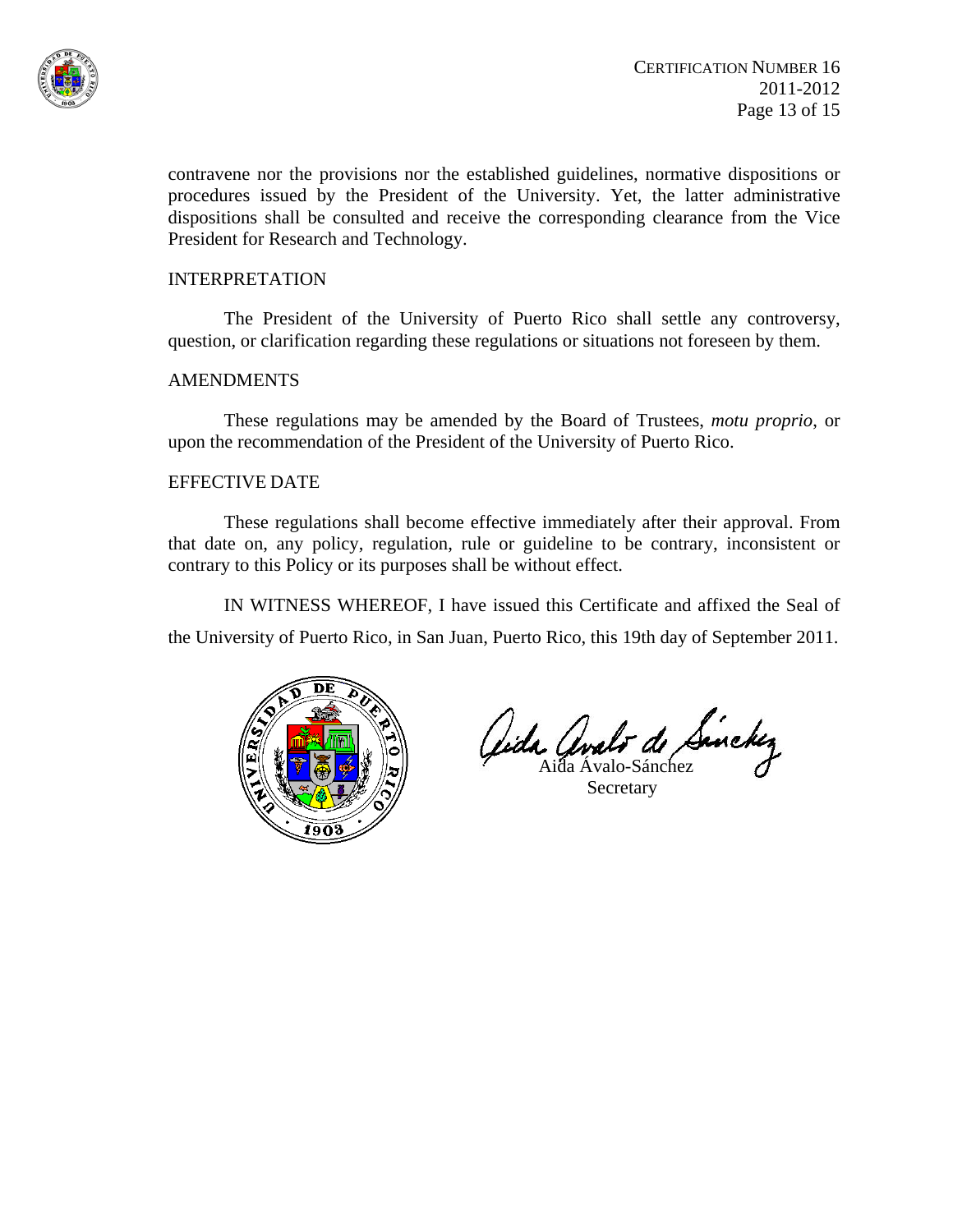

### **APPENDIX 1**

## **COST SHARING / MATCHING FUNDS PETITION FORM**

#### University of Puerto Rico Campus/Unit Office of Sponsored Programs and Research Grant Project Cost Sharing Form

| Cost sharing: [ Mandatory   Proposed                                           |      |                                  |                    |         |
|--------------------------------------------------------------------------------|------|----------------------------------|--------------------|---------|
| Project Title:                                                                 |      |                                  | Sponsoring Agency: |         |
|                                                                                |      |                                  |                    |         |
| Project Brief Description:                                                     |      |                                  |                    |         |
|                                                                                |      |                                  |                    |         |
| Name of Principal Investigator/Project Director:                               |      |                                  |                    | Degree: |
|                                                                                |      |                                  |                    |         |
| Position:                                                                      | Tel: | e-mail:                          |                    |         |
|                                                                                |      |                                  |                    |         |
| <b>TABLE</b>                                                                   |      |                                  |                    |         |
| Category                                                                       | 96   | <b>Cost Sharing Contribution</b> |                    |         |
| Salaries for Professional Staff                                                |      | s                                |                    | -       |
| <b>Salaries for Support Staff</b>                                              |      | s                                |                    | -       |
| <b>Purchased Services</b>                                                      |      | s                                |                    | ۰       |
| <b>Supplies &amp; Materials</b>                                                |      | s                                |                    | ۰       |
| Equipment                                                                      |      | s                                |                    | ٠       |
| <b>Travel Expenses</b>                                                         |      | s                                |                    | ۰       |
| <b>Employee Benefits</b>                                                       |      | s                                |                    | ۰       |
| <b>Financial and Administrative Cost</b>                                       |      | s                                |                    | ۰       |
| <b>Total Cost Sharing Contribution</b>                                         |      | s                                |                    |         |
| Total Project Cost = Project requested funds + Total Cost Sharing Contribution |      | $\mathbf{s}$                     |                    | ۰       |

Total Project Cost = Project requested funds + Total Cost Sharing Contribution | \$

Narrative: